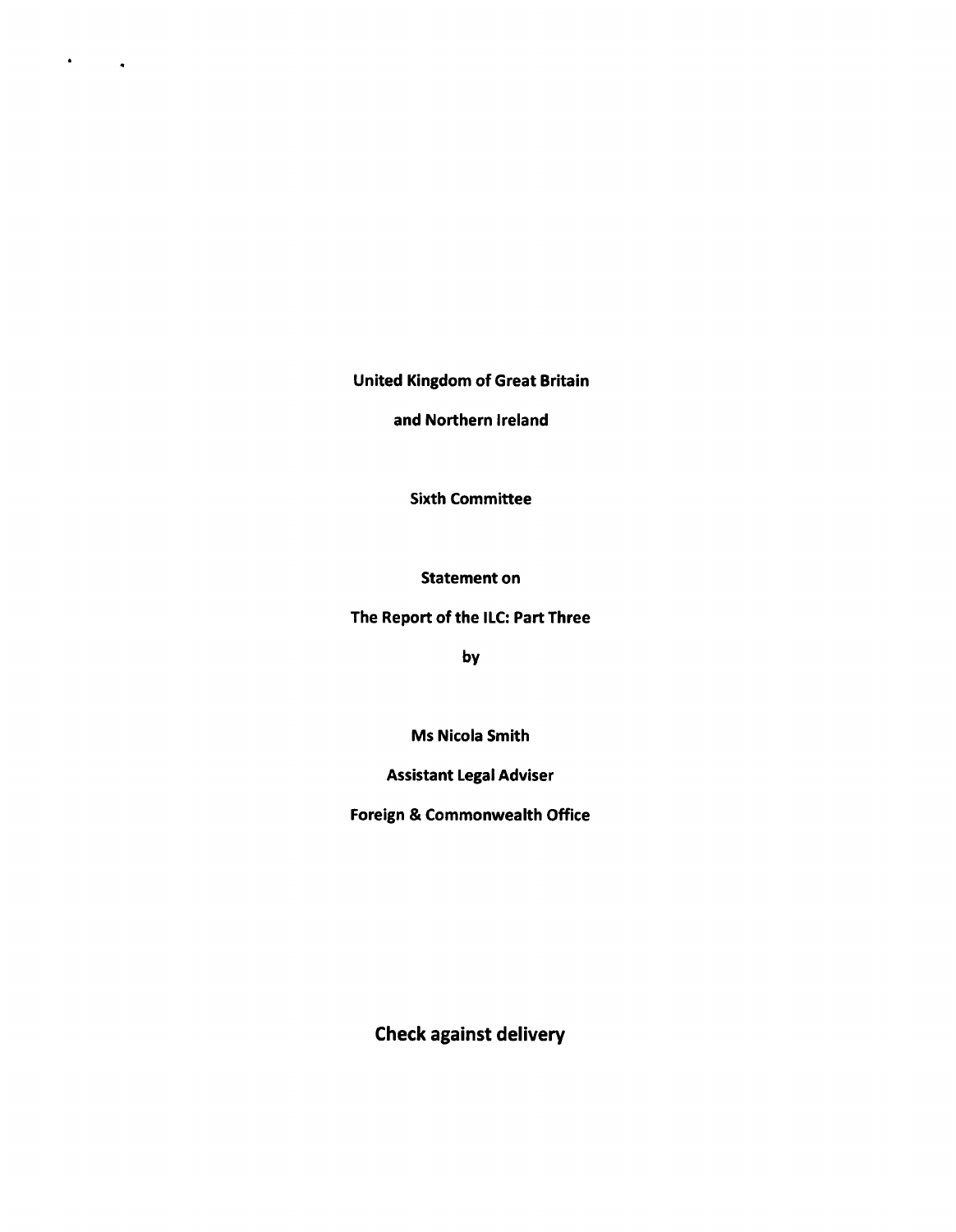#### **UNGA SIXTH COMMITTEE: AGENDA ITEM 79**

## **REPORT OF THE INTERNATIONAL LAW COMMISSION ON THE WORK OF ITS SIXTY THIRD AND SIXTY FOURTH SESSIONS: PART 3**

## **CHAPTERS VI (IMMUNITY OF STATE OFFICIALS FROM FOREIGN CRIMINAL JURISDICTION), VII (PROVISIONAL APPLICATION OF TREATIES), VIII (FORMATION AND EVIDENCE OF CUSTOMARY INTERNATIONAL LAW), IX (THE OBLIGATION TO EXTRADITE OR PROSECUTE), X (TREATIES OVER TIME)** & **XI (MOST-FAVOURED-NATION CLAUSE)**

**(NEW YORK: 5 NOVEMBER 2012)** 

Mr Chairman/Madam Chair

Turning to **Immunity of state officials from foreign criminal jurisdiction,** the UK welcomes the appointment of Madam Escobar Hernandez as Special Rapporteur on this important topic, and we extend to her our very best wishes for her work. She is perhaps fortunate to have the excellent foundation of the reports of the previous Special Rapporteur, Ambassador Kolodkin, as well as the Secretariat's study of State practice, on which to base the further work of the Commission. In our view this existing work is firmly based in State practice, and provides an excellent, practical orientation for further work.

We are still considering how most appropriately to answer the specific questions on this topic asked by the Commission in Chapter 3 of its Report, and we shall provide further details of our law and practice in due course. We offer for now the following answers on a provisional basis, pending the opportunity for further examination.

The first question asks whether the distinction between immunity *ratione personae* and immunity *ratione materiae* results in different legal consequences, and if so, how they are treated differently.

Where relevant immunities have been codified at the international level and the UK is a party to the relevant treaty, then the relevant treaty obligations will usually be incorporated into national law by a UK statute. Thus for example in the case of immunities under the Vienna Conventions on Diplomatic Relations and on Consular Relations, the relevant provisions of the Conventions have been reproduced in and given effect by respectively the Diplomatic Privileges Act 1964 and the Consular Relations Act 1968. There are also statutory provisions dealing with the immunities of foreign heads of State. However in respect of other immunities from criminal jurisdiction reference to customary international law, which for these purposes may form part of the common law, is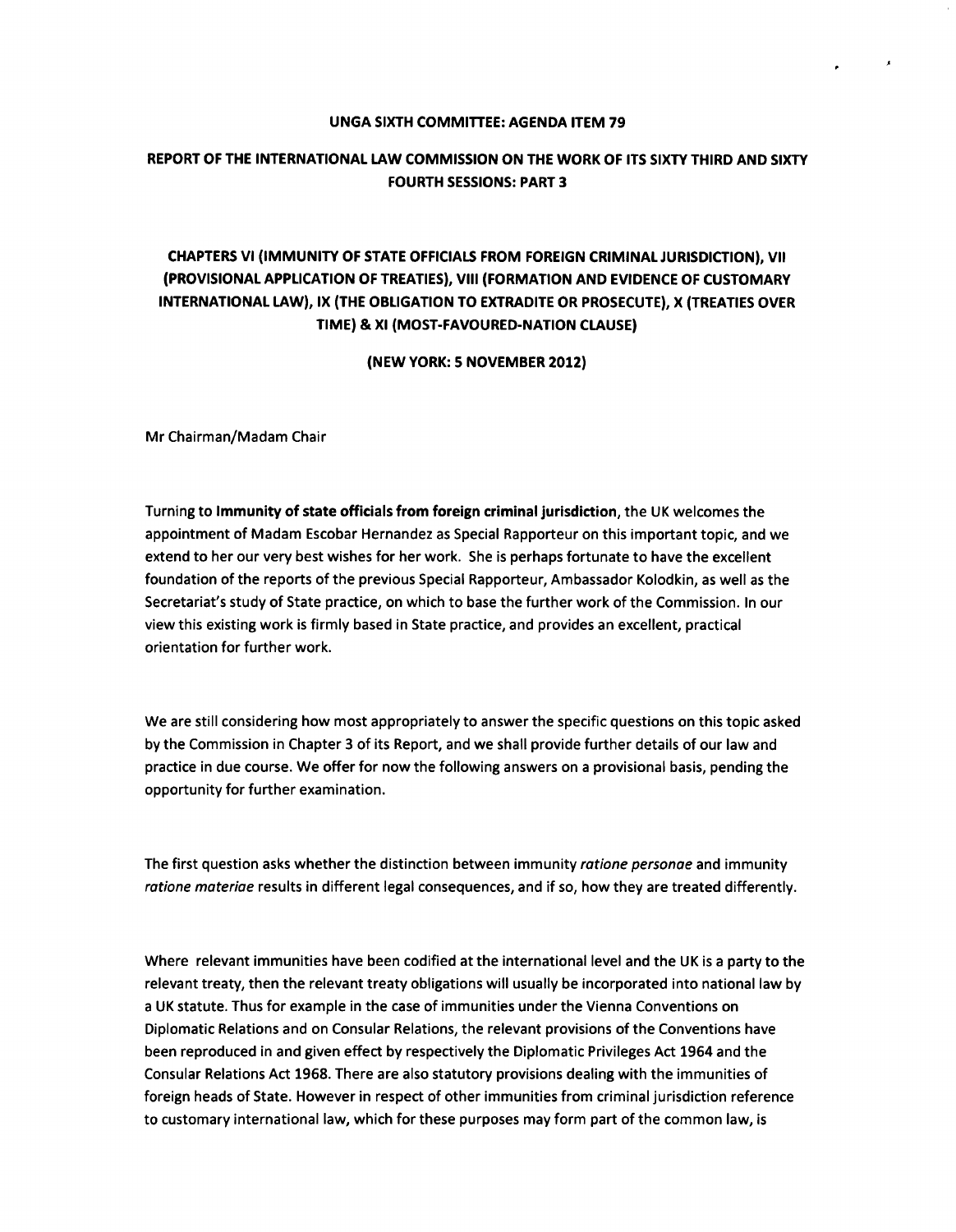permissible. Thus for example the immunities (ratione personae) of high ranking State officials (such as for example Heads of Government, Foreign Ministers and others) and of members of special missions are given effect to by the courts in line with the obligations of the UK in customary international law. Further, immunities of other State officials for their official acts (ratione materiae) from criminal jurisdiction may similarly be given effect by the courts applying principles of customary international law.

 $\bullet$ 

The questions faced by the court in deciding on questions of immunity ratione personae and immunity ratione materiae are clearly distinct. In relation to immunities ratione personae the question is essentially whether the individual in question currently holds a position which attracts immunity ratione personae. In this respect it is accepted in our law and practice that there may be relevant factual evidence within the special knowledge of the UK Government, which the Government can certify with conclusive effect. Such matters include for example whether or not an individual has been notified and received as a diplomatic or consular agent, whether or not an individual is a head of State, or whether or not the Government has given its consent to a visit as a special mission.

There have been relatively few cases in the UK where an individual has asserted immunity ratione materiae to oppose criminal proceedings, but that possibility has been recognised in principle. However in the two most recent cases where immunity ratione materiae has been claimed in the context of criminal proceedings (Pinochet and Khurts Bat), the court found that immunity was not available in the particular circumstances. The plea of immunity ratione materiae in criminal cases is a plea by the State that the act of its official is an act of the State itself, and therefore cannot be the subject of adjudication by the court of another State. The State that asserts such immunity, acknowledges the act of its official as its own and thereby its responsibility on the international plane may be engaged, and it is at the level of international law that any claim or remedy may lie. It is our view that this remains the general position.

However the two cases mentioned above both suggested some qualification to that general rule. First of all the well-known decision of the House of Lords in the Pinochet case, which found that, for those States which had ratified it, the UN Convention against Torture constituted a lex specialis or exception to the usual rule on immunity ratione materiae of a former head of State in respect of crimes of torture. The Khurts Bat case, in which the Court found the work of Ambassador Kolodkin for the ILC of considerable assistance, suggests that a plea of immunity ratione materiae would not operate in respect of criminal proceedings for acts of a State official committed on the territory of the forum State.

In relation to the Commission's second question as to the criteria applied to identify the persons covered by immunity ratione personae, the UK courts have drawn considerable assistance from the decision of the International Court of Justice in the Arrest Warrant case. We shall provide the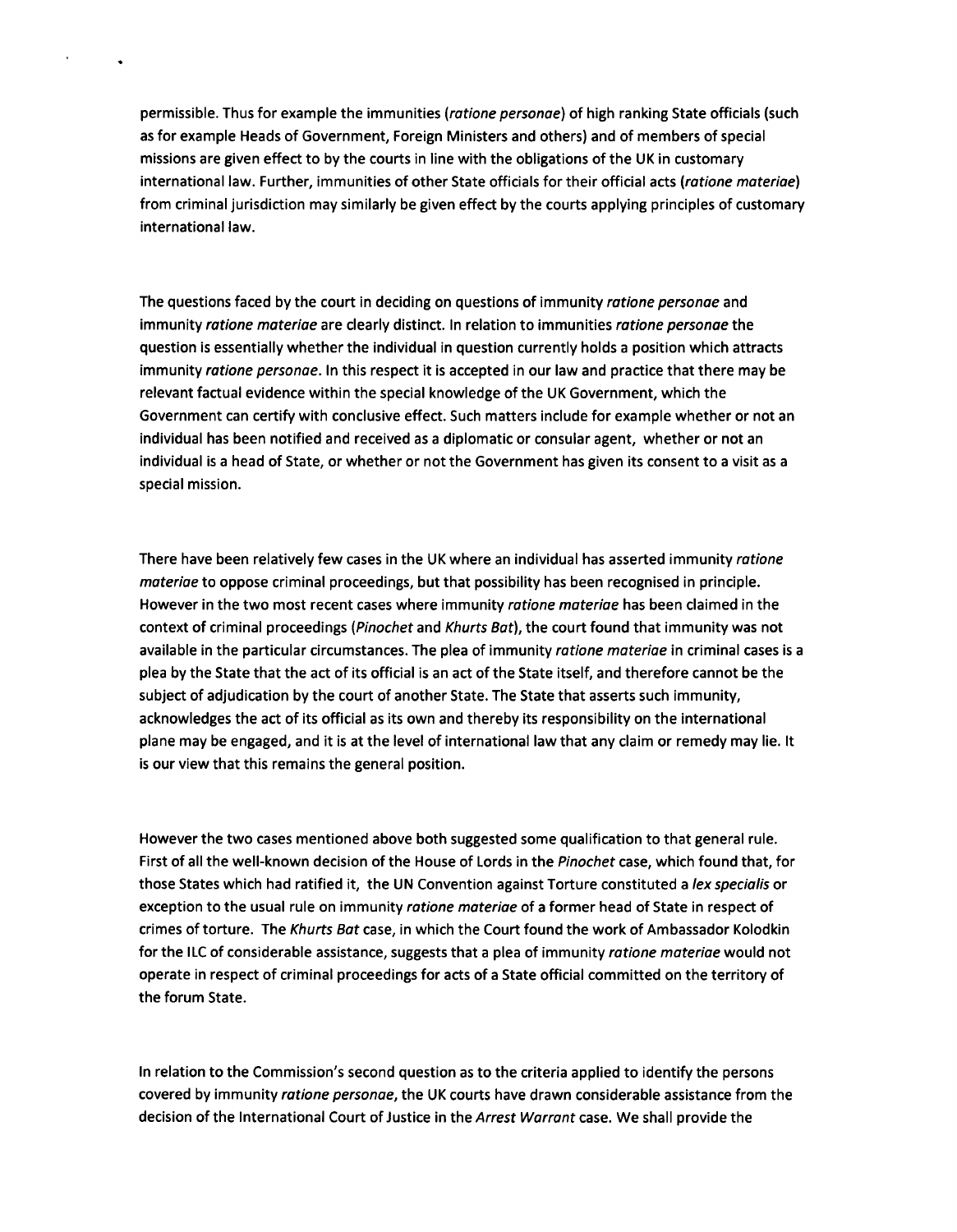Commission with the details of our practice in due course, but briefly speaking the key questions have centred on the seniority of the individual and their functional need to travel for the purposes of promoting international relations and cooperation. In practice this has included not only Heads of State, Heads of Government and Foreign Ministers, but also Ministers of Defence and a Minister of International Trade.

\*---\*---\*

#### Mr Chairman/Madam Chair

Turning now to the topic **Provisional application of treaties.** The UK welcomes the inclusion of this topic in the programme of work and congratulates Mr Juan Manuel Gomez-Robledo on his appointment as Special Rapporteur.

The UK believes that a study of this topic would usefully build on the body of work on treaties undertaken by the ILC. That includes those topics recently completed such as the Guide to Reservations to Treaties and the Effect of Armed Conflict on Treaties, as well as the ongoing topic of Treaties over Time, and of course the Vienna Conventions on the Law of Treaties themselves.

We think that this topic has the potential to be of genuine practical importance to States, though we note that in practice questions of provisional application can have important dimensions of national and constitutional law for States. Provisional application is being increasingly utilised in our own treaty practice. The UK acknowledges the initial view of the Commission that it is still premature to take a decision on what should be the outcome of this study. We think this is a sensible approach, and, given the nature of the topic, it may, at least in the first instance, lend itself better to a study of how Article 25 of the Vienna Convention is applied in practice, perhaps leaving general propositions or commentaries, if any, to be drawn out subsequently.

The UK notes the intention of the Special Rapporteur to submit his first substantive report at the sixty-fifth session and the UK looks forward to studying that.

 $*...*...*$ 

Mr Chairman/Madam Chair

Turning now to the topic **Formation and evidence of customary international** law. The UK welcomes the inclusion of this topic in the programme of work.

Again, we see this topic as having real practical value. Whilst the distinguished members of the Sixth Committee will be very familiar with formation and evidence of customary international law, it is our impression that these issues now increasingly arise in new contexts, where the relevant decisionmakers or legal advisers do not necessarily have the same familiarity with the sources and methods of international law as a Legal Adviser to a Foreign Ministry.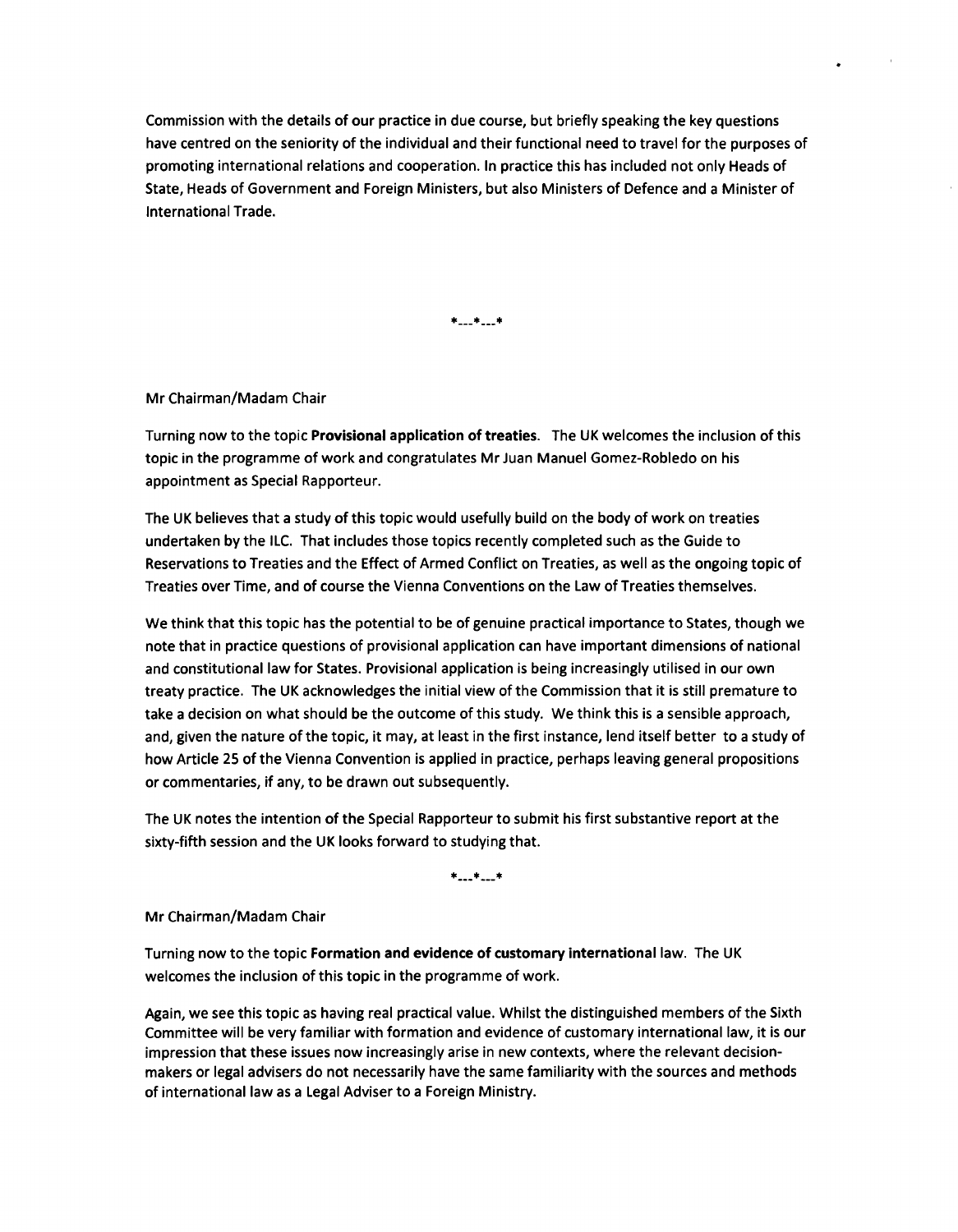For example, in recent years we have seen that in the domestic courts in the UK, parties to litigation have increasingly sought to make arguments based on points of customary international law in a wide variety of contexts. Where the issue in question is one set out in an international convention then the question of establishing the current position in international law may be relatively simple. But where the proposition is that there is or, conversely, is not a customary rule of international law, there is currently no authoritative point of reference to which, for example the judge of a domestic court can turn for guidance as to how to determine that issue.

In this respect we note that the role of the national judge in identifying relevant rules of customary international law has a particularly interesting aspect, which underlines the benefit of the Commission providing such guidance. In relation, for example, to the customary international law of State immunity, in its landmark decision in the case of Germany v Italy earlier this year, the International Court of Justice noted that the judgments of national courts constituted "State practice of particular significance". Thus the national judge may find himself or herself in the interesting position of simultaneously both identifying relevant State practice, and also creating State practice. This dual aspect of the role of the national judge in such circumstances has been noted in our domestic courts. In a case in 2006 before the UK's then highest domestic court, the House of Lords, one of the law lords explained that it was not for the UK's domestic judges to "develop" international law by unilaterally adopting a version of that law which, however desirable, forwardlooking and reflective of values it may be, is simply not accepted by other States<sup>1</sup>. Rather, it is their role to establish the current position in international law and apply that to the facts of the case at hand.

We think that a clear and straightforward set of propositions or conclusions with commentaries relating to this topic could very well become an important reference tool for those judges and for practitioners, who may not necessarily be experienced in international law, but who nevertheless find themselves confronted by questions of customary international law. We welcome the indication that the Commission feels it would not be appropriate to be unduly prescriptive in setting out its conclusions since a central characteristic of customary international law is that it is formed through a flexible process.

In terms of timing, the UK welcomes the intention of concluding this work within this quinquennium. The UK believes this to be an ambitious but achievable timeframe and looks forward to the first report on this topic with interest.

 $*...*...*$ 

Mr Chairman/Madam Chair

Turning now to the topic of **Obligation to extradite or prosecute,** the UK thanks the Commission for their work on this topic, although it notes that there has been little substantial progress.

 $^1$  Per Lord Hoffman in Jones and Mitchell v Ministry of Interior Al-Mamlaka Al-Arabiya AS Saudiya (the Kingdom of Saudi Arabia) and Others [2006) UKHL 26 at paragraph 63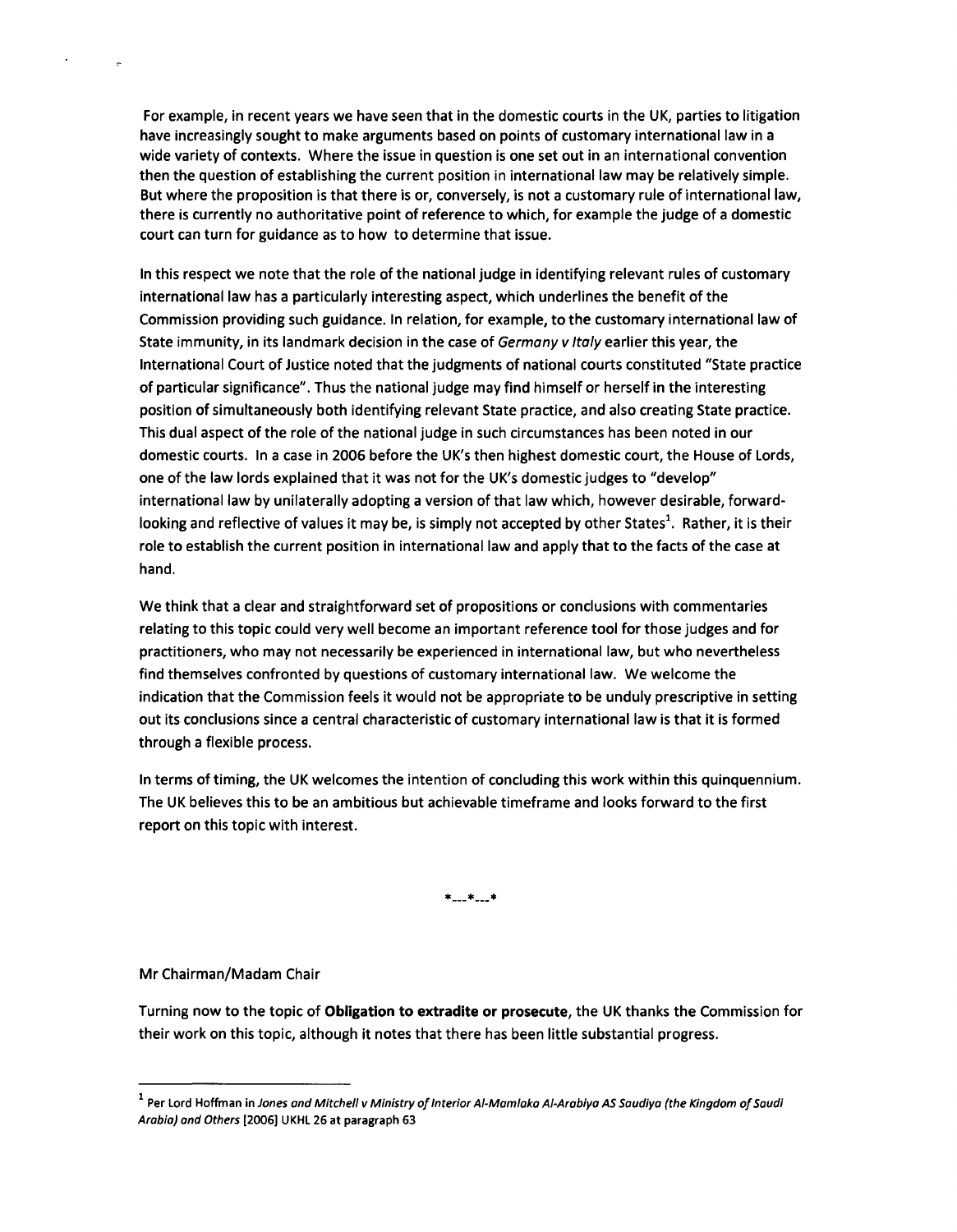As stated on previous occasions, the UK's position continues to be that the obligation to extradite or prosecute arises as a result of a treaty obligation. We do not consider that State practice and opinio juris have reached the point at which such an obligation can be regarded as a rule or principle of customary international law.

In view of the UK's position that any obligation to extradite or prosecute arises under the terms of international agreements, we consider that it is the terms of those agreements that govern both the substantive crimes in respect of which the obligation arises and the question of whether the custodial State has discretion as to whether to extradite or prosecute. The excellent Secretariat Study from 2010 (A/CN.4/630) dealt with these matters rather fully.

The UK notes that the judgment of the International Court of Justice in the case of Belgium v Senegal was handed down during the sixty-fourth session of the International Law Commission. It welcomes the indication that the International Law Commission will carry out an in-depth analysis of that judgment to assess fully its implications for this topic. The UK awaits with interest the result of that analysis but for the time being, the UK is not convinced that it would be a good use of the Commission's time to continue with this topic.

\*---\*---\*

### Mr Chairman/Madam Chair

Turning to the topic of **Treaties over time,** the UK has previously indicated its view that there should be a narrower approach to this topic, focusing on subsequent practice in implementing the treaty and any agreements among the parties as to its operation or interpretation, rather than attempting a broader view which takes into account all the possible factors that might affect the operation of a treaty over the span of its existence.

Accordingly, the UK welcomes the decision of the Commission to narrow the focus of the topic and to rename it "Subsequent agreements and subsequent practice in relation to the interpretation of treaties". We also congratulate Mr Georg Nolte on his appointment as Special Rapporteur for this topic. We look forward to his first report as Special Rapporteur.

 $*...*...*$ 

### Mr Chairman/Madam Chair

I turn to the work of the Study Group on **Most favoured nation clause.** 

As the UK has previously indicated, we agree with the Study Group's affirmation of its intention not to prepare any new draft articles or revise the 1978 draft articles on the Most Favoured Nation Clause. We also agree with the Study Group's intention to instead work towards producing a draft report providing the general background, analysing and contextualising the case law, drawing